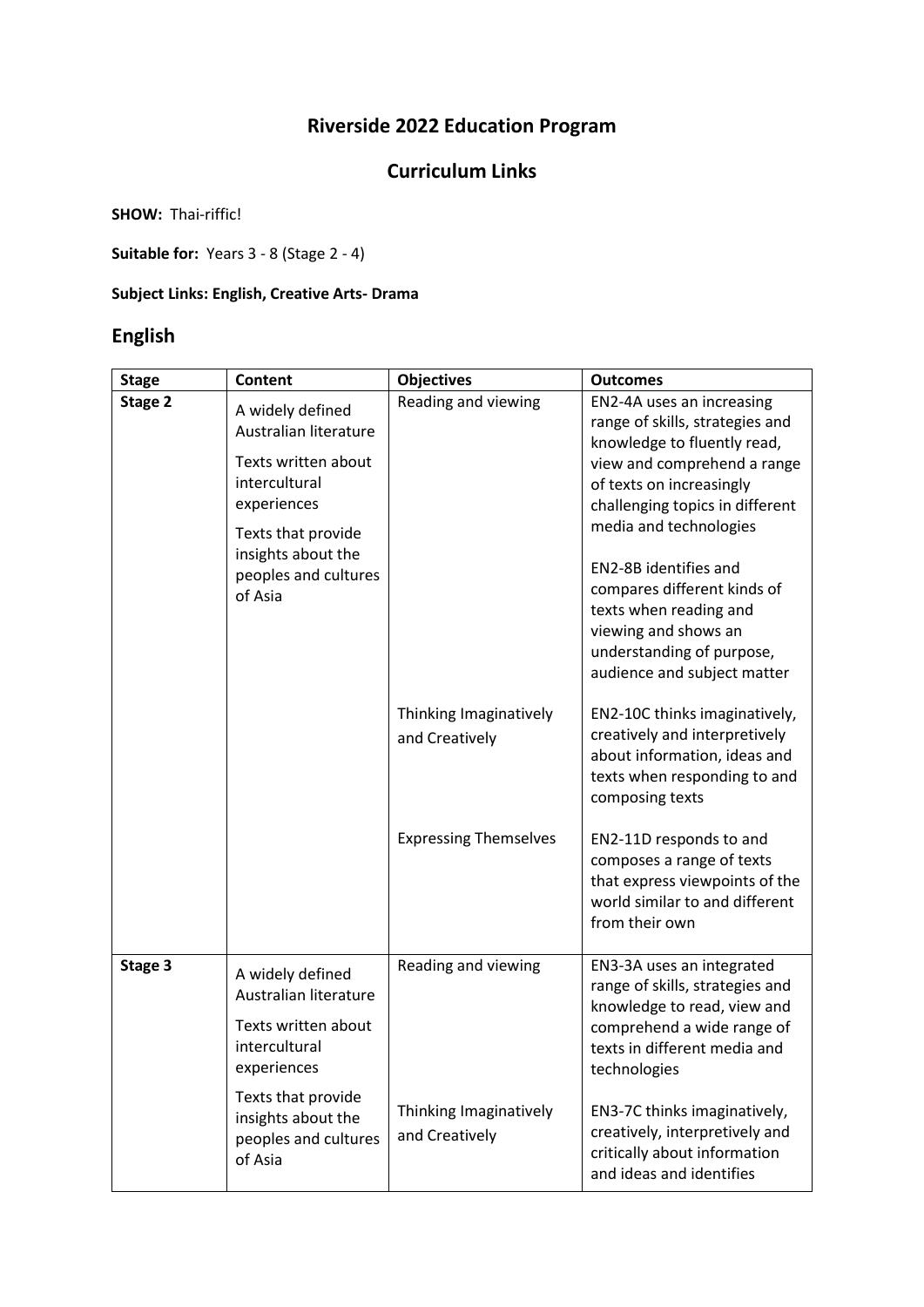|         |                                                                                                             | <b>Expressing Themselves</b>                                                                                    | connections between texts<br>when responding to and<br>composing texts<br>EN3-8D identifies and<br>considers how different<br>viewpoints of their world,<br>including aspects of culture,<br>are represented in texts |
|---------|-------------------------------------------------------------------------------------------------------------|-----------------------------------------------------------------------------------------------------------------|-----------------------------------------------------------------------------------------------------------------------------------------------------------------------------------------------------------------------|
| Stage 4 | Text Type: Fiction,<br>Drama<br>A widely defined<br>Australian literature<br>Texts written about            | Objective A:<br>communicate<br>through speaking,<br>listening, reading,<br>writing, viewing<br>and representing | EN4-1A responds to and<br>composes texts for<br>understanding, interpretation,<br>critical analysis,<br>imaginative expression and<br>pleasure                                                                        |
|         | intercultural<br>experiences<br>Texts that provide<br>insights about the<br>peoples and cultures<br>of Asia |                                                                                                                 | EN4-2A effectively uses a<br>widening range of processes,<br>skills, strategies and<br>knowledge for responding to<br>and composing texts in<br>different media and<br>technologies                                   |
|         | A wide range of<br>cultural, social and<br>gender perspectives,<br>popular and youth<br>cultures            | Objective B: use<br>language to shape and<br>make meaning<br>according to purpose,<br>audience and context      | EN4-3B uses and describes<br>language forms, features and<br>structures of texts appropriate<br>to a range of purposes,<br>audiences and contexts                                                                     |
|         |                                                                                                             | Objective C: think in<br>ways that are<br>imaginative, creative,<br>interpretive and<br>critical                | EN4-5C thinks imaginatively,<br>creatively, interpretively and<br>critically about information,<br>ideas and arguments to<br>respond to and compose texts                                                             |
|         |                                                                                                             | Objective D: express                                                                                            | EN4-6C identifies and explains<br>connections between and<br>among texts                                                                                                                                              |
|         |                                                                                                             | themselves and their<br>relationships with others<br>and their world                                            | EN4-7D demonstrates<br>understanding of how texts<br>can express aspects of their<br>broadening world and their<br>relationships within it                                                                            |
|         |                                                                                                             |                                                                                                                 | EN4-8D identifies, considers<br>and appreciates cultural<br>expression in texts                                                                                                                                       |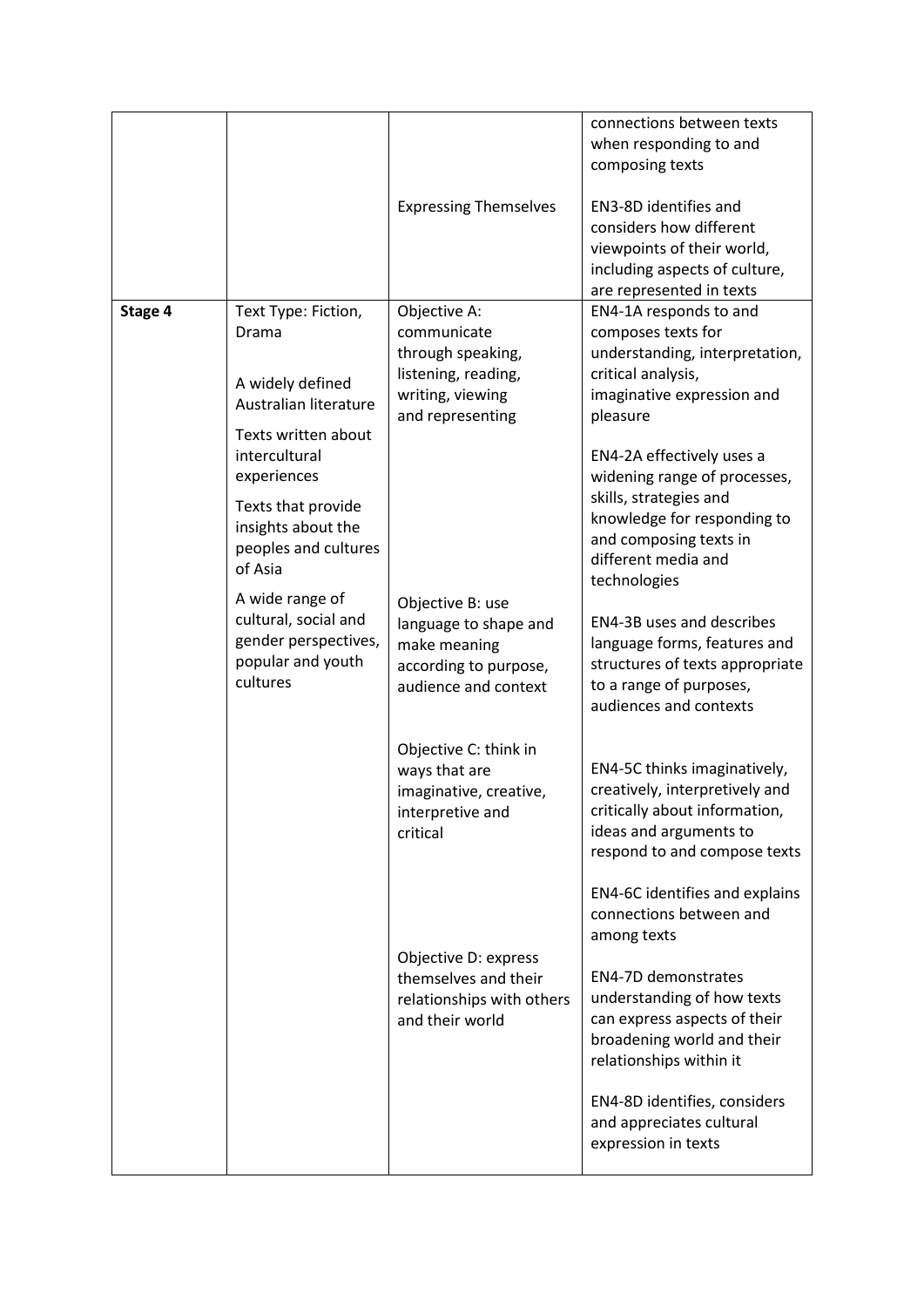### **Drama**

| <b>Stage</b> | Content                                                   | <b>Objectives</b> | <b>Outcomes</b>                                                                    |
|--------------|-----------------------------------------------------------|-------------------|------------------------------------------------------------------------------------|
| Stage 2      | <b>Drama Forms:</b><br>Scripted Drama,<br>Book adaptation | Appreciating      | DRAS2.4 Responds to, and<br>interprets drama experiences<br>and performances       |
| Stage 3      | <b>Drama Forms:</b><br>Scripted Drama,<br>Book adaptation | Appreciating      | DRAS3.4 Responds critically to<br>a range of drama works and<br>performance styles |